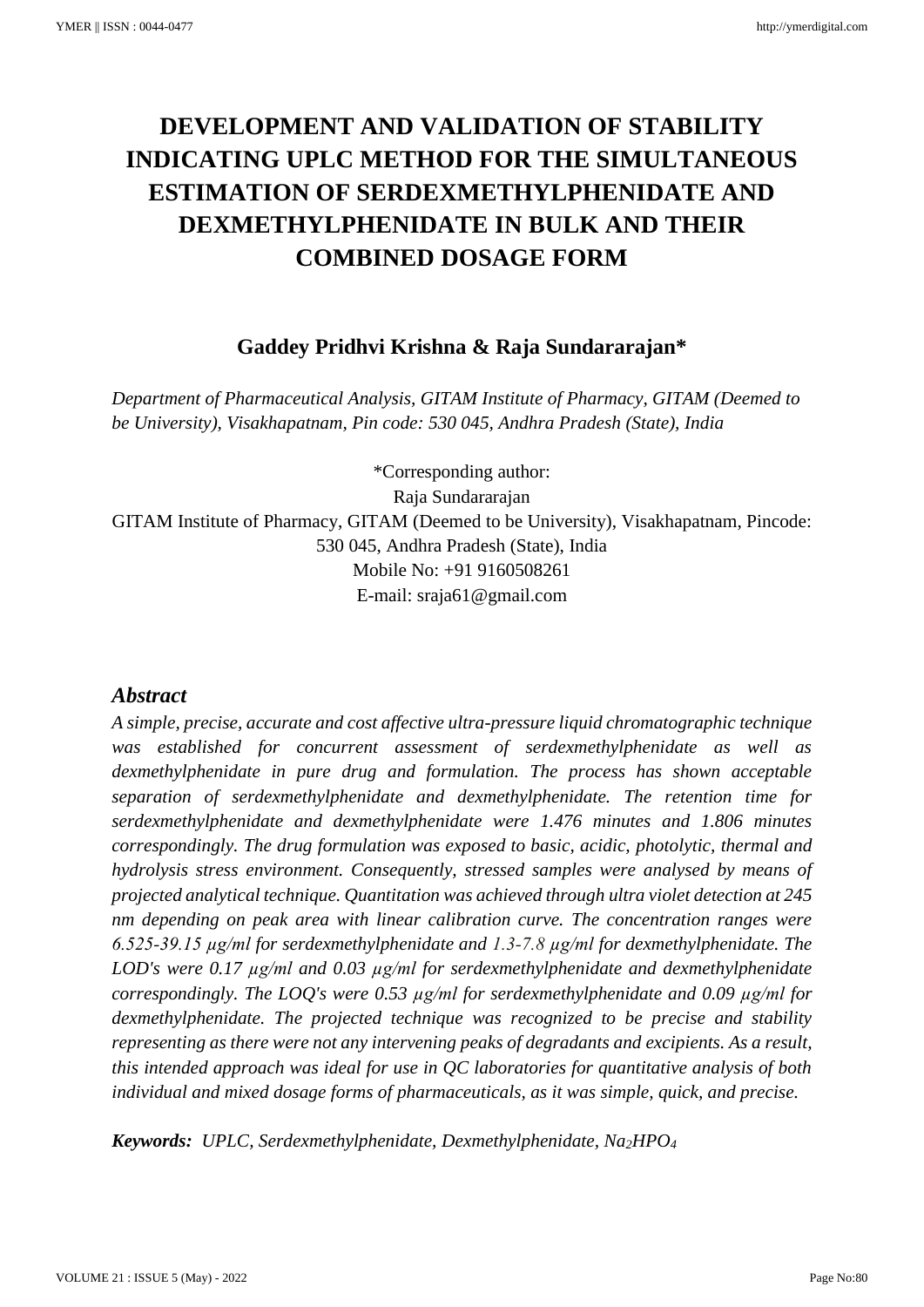## **1. Introduction**

Chromatography is a critical biophysical technique for qualitative and quantitative analysis that permits the separation, identification, and refinement of mixture components. HPLC and UPLC are two of the most used chromatographic techniques  $1$ . When comparing UPLC to HPLC, the smaller column particle size and column dimensions result in a reduction in analysis time and a significant decrease in solvent consumption, lowering the cost. Peaks from UPLC have less noise and a higher signal-to-noise ratio. Sharp and narrow peaks with clearer information can be obtained through UPLC when compared to the peaks obtained through HPLC. As a result, this technology presents a new possibility for high-efficiency corporate profitability  $2$ . UPLC is a rising chromatographic separation technique. UPLC uses the most up-to-date peak recognition algorithms and specific formulas to optimise data processing and presenting, allowing for the reliable detection of contaminants in components at trace levels. MS and MS/MS data are required to characterise contaminants. The great resolving power of the UPLC system and mouldability of precise mass time-of-flight (TOF) mass spectrometry, enables for quick profiling and detection of contaminants. UPLC improves chemical and instrumentation productivity by providing extra data per unit of effort through enhanced liquid chromatography resolution, speed, and sensitivity**.** UPLC is utilised in QA/QC laboratories for highly regulated, quantitative analyses <sup>3</sup>.

The IUPAC name of serdexmethylphenidate is  $3 - \{[(1S) - 1 - \text{carbox} \times \text{C} - 2 - \text{hydrox} \times \text{C} \times \text{C} - 2 - \text{hydrox} \times \text{C} \times \text{C} \times \text{C} \times \text{C} \times \text{C} \times \text{C} \times \text{C} \times \text{C} \times \text{C} \times \text{C} \times \text{C} \times \text{C} \times \text{C} \times \text{C} \times \text{C} \times \text{C} \times \text{C}$  $carbamov1}-1-{[(2R)-2-[(1R)-2-methoxy-2-oxo-1-phenylethyl]}$  piperidine-1-carbonyloxy] methyl} pyridin-1-ium [1]. The molecular formula of serdexmethylphenidate is  $C_{25}H_{30}CIN_{3}O_{8}$ and it has a molecular weight of 535.98 g/mol. Serdexmethylphenidate is a prodrug of the CNS stimulant dexmethylphenidate (MPH), which is commonly used to treat ADHD. MPH's major function is to raise dopamine and norepinephrine levels in the extracellular space, which might have a variety of consequences. MPH's capacity to block the equivalent dopamine and norepinephrine monoamine transporters is mostly responsible for this <sup>4</sup>. The IUPAC name of dexmethylphenidate is methyl (2R)-2-phenyl-2-[(2R)-piperidin-2-yl] acetate. It has a molecular formula of C14H19NO<sup>2</sup> and molecular weight of 233.311 g mol−1. Dopamine and norepinephrine reuptake transporters in synapses, particularly in the thalamus and striatum, are inhibited by methylphenidate <sup>5</sup>.

A comprehensive review of the literature on serdexmethylphenidate and dexmethylphenidate revealed only a few methods like HPLC  $6,7,8,9$  for determining these compounds in pharmaceutical formulations and bulk medicines. However, the majority of these analytical approaches appear to be of limited utility, particularly at the industrial level, where simple, economic, and specialised approaches are required. There are no works that have been developed on these drugs by UPLC. The goal of this study was to create and evaluate a stabilityindicating RP-UPLC technique for determining serdexmethylphenidate and dexmethylphenidate in bulk and dosage forms.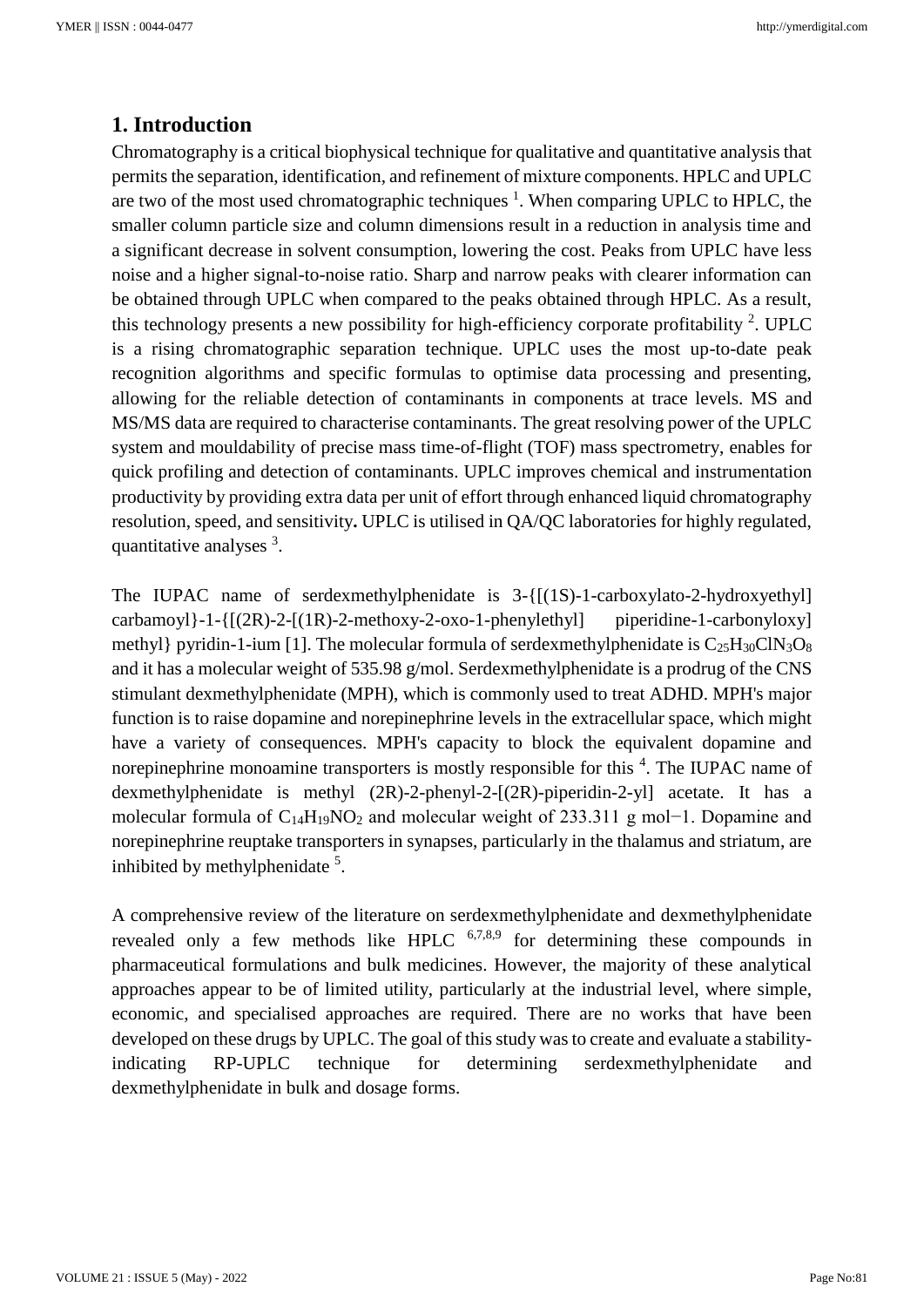## **2. Materials and Methods**

#### **Materials**

#### **Chemicals and solvents**

Serdexmethylphenidate (Figure 1) and dexmethylphenidate (Figure 2) pure bulk drugs (API), serdexmethylphenidate and dexmethylphenidate mixed dosage form tablets (Azstarys*)*, distilled water, acetonitrile, ortho-phosphoric acid, sodium hydrogen phosphate buffer. All the chemicals and reagents listed above were obtained from Rankem.



**Figure 1.** Structure of serdexmethylphenidate **Figure 2.** Structure of dexmethylphenidate

#### **Instrumentation and equipment**

The chemicals were weighed on electronics balance-Denver. The pH of the buffer was measured by means of pH meter -BVK enterprises. The solutions were sonicated or degassed using ultrasonicator-BVK enterprises. The chromatography analysis was performed using Waters UPLC auto sampler and the signal was detected using tunable ultra violet (TUV) detector with empower 2 software. The absorbances of drugs were measured using UV-VIS spectrophotometer PG instruments T60 with UV win 6 software programs.

## **Preparation of solutions**

## **Buffer- 0.01N Na2HPO<sup>4</sup>**

Precisely weighed 1.42 grams of  $Na<sub>2</sub>HPO<sub>4</sub>$  was transferred into thousand millilitres volumetric flask. To degas, nine hundred millilitres milli-Q water was added and sonicated. Lastly, dilute orthophosphoric acid solution was used to correct the pH to 3.5 and the volume was made up with water.

#### **Mobile phase**

Mobile phase used for elution was acetonitrile:  $0.01N$  Na<sub>2</sub>HPO<sub>4</sub> in the proportion of 60:40 v/v.

#### **Diluents**

The diluent was chosen based on the drugs' solubility. A 50:50 mixture of acetonitrile and water was used.

#### **Preparation of standard stock solution**

Precisely weighed 26.1mg of serdexmethylphenidate and 5.2mg of dexmethylphenidate were taken into a 100ml volumetric flask. 75% of the dilutants were put in the flask. Then, the flask was sonicated for ten minutes. The flask was then filled with dilutants and marked as standard stock solution after sonication.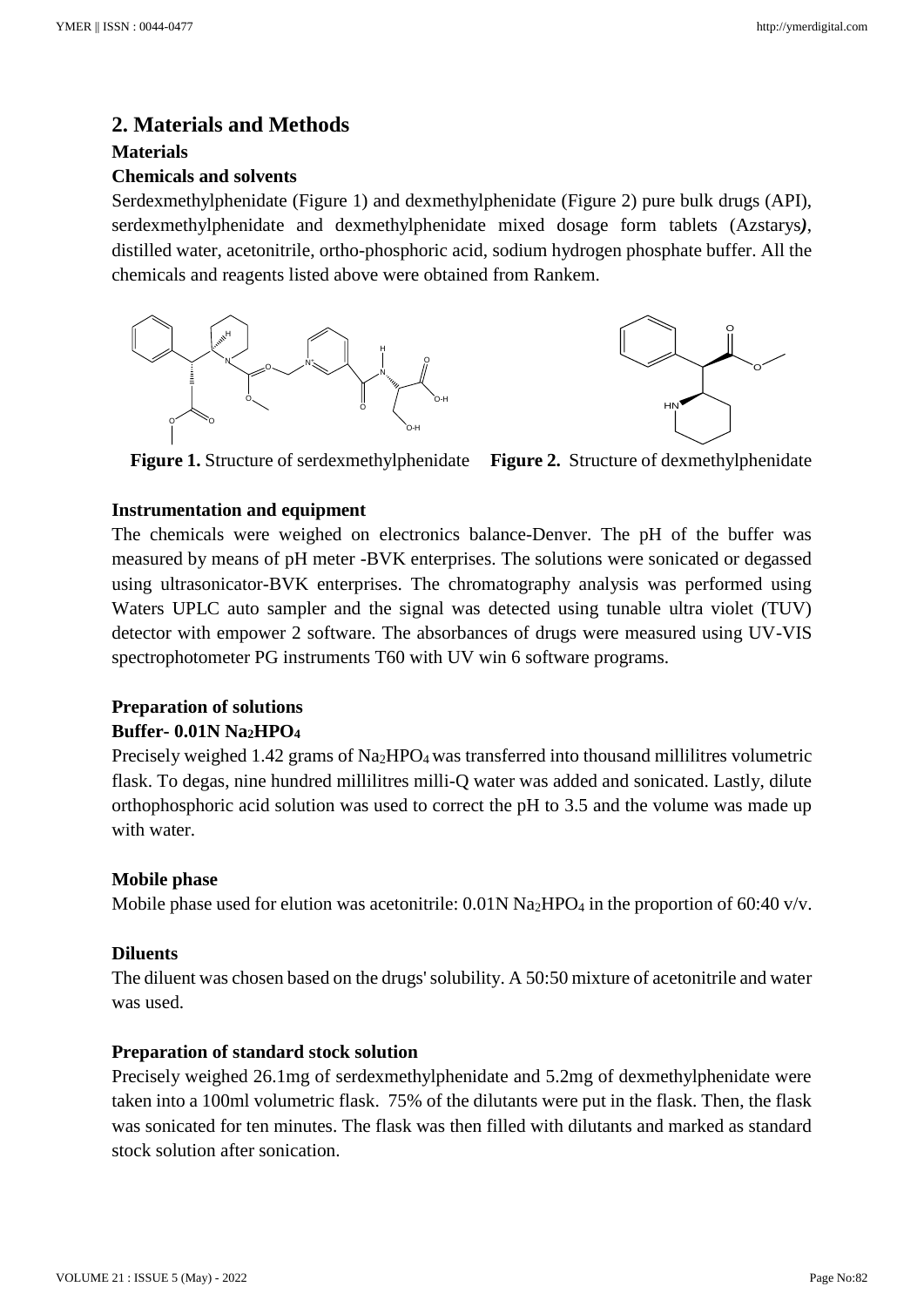#### **Preparation of standard working solutions**

1 mL of the stock solution was pipetted out into a new volumetric flask with a capacity of 10 ml. The solution was then diluted with dilutant to yield  $26.1 \mu g/ml$  serdexmethylphenidate and 5.2 µg/ml dexmethylphenidate concentrations.

#### **Preparation of sample stock solutions**

The average weight of ten pills were determined. The weight comparable to 1 pill was weighed after the tablets were crushed into powder. The powder was then placed to a hundred millilitres volumetric flask. 5 mL acetonitrile was assimilated and sonicated. Diluents were used to make up to 100ml of volume, which was then filtered using a 0.45 µm porosity membrane filter.

#### **Preparation of sample working solution**

1 mL of filtrated sample stock solution was moved into a volumetric flask with a capacity of 10 ml. Then, the solution was prepared with dilutant to produce a concentration of 26.1  $\mu$ g/ml of serdexmethylphenidate and 5.2 µg/ml of dexmethylphenidate.

#### **Chromatographic conditions**

UPLC method development and validation was carried out on an Inertsil ODS 250 (4.6 x 150 mm, 5  $\mu$ m) column, using a mobile phase of acetonitrile: 0.01N Na<sub>2</sub>HPO<sub>4</sub> (60:40 v/v) with a flow rate of 1.0 ml/min. The column temperature was 30°C. The sample injection volume was 10 µl. From the UV spectrum of serdexmethylphenidate and dexmethylphenidate, 245 nm was chosen which displays the isosbestic wavelength. The eluted compounds were monitored at 245 nm.

#### **Method development**

Mobile phase was pumped for around 30 minutes to saturate the column and correct the base line. Various mobile phase ratios, buffers, and other parameters were changed to create the method.

#### **Validation parameters**

#### **Assay of serdexmethylphenidate and dexmethylphenidate**

A total of 20 pills were weighed and ground to powder. Fill a 100 ml volumetric flask with powder corresponding to 26.1 mg serdexmethylphenidate and 5.2 mg dexmethylphenidate. 70 mL diluents were added, sonicated to dissolve, diluted to volume using dilutants, and filtered by means of a 0.45 µm porosity membrane filter.

#### **Linearity**

Six distinct concentrations of serdexmethylphenidate and dexmethylphenidate were prepared in the concentration ranges of 6.525-39.15 µg/ml and 1.3-7.8 µg/ml consecutively, to test the method's linearity. Peak area versus concentration was plotted to create the calibration curves.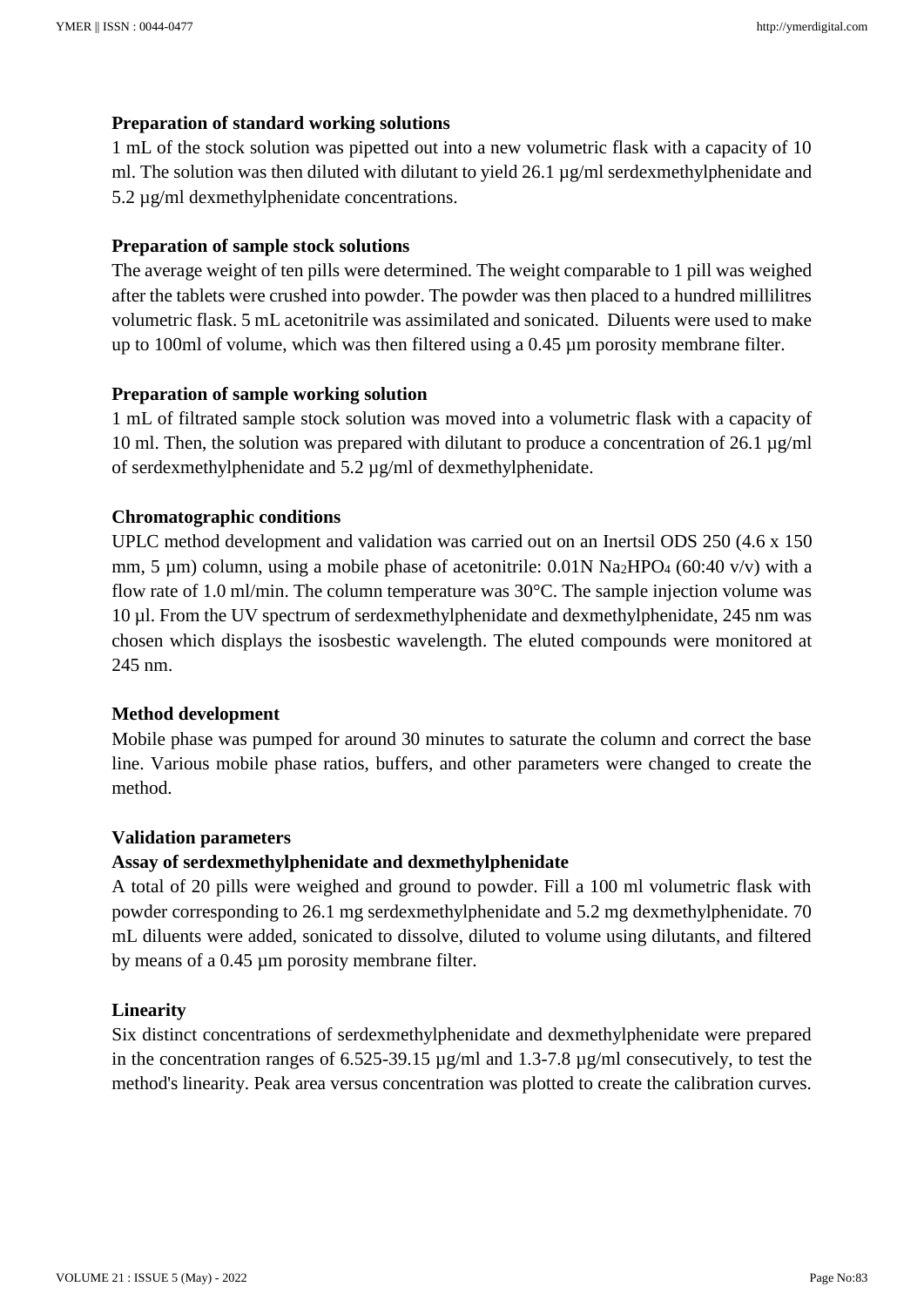#### **Accuracy**

By spiking known amounts of the drug analyte and calculating percent recovery, the method's accuracy was assessed at 3 dissimilar concentration levels: 50 percent, 100 percent, and 150 percent.

#### **Precision**

Method precision (repeatability)- Six working standard solutions were used to determine the method precision. All the injections' peak areas were measured, and the standard deviation SD and % RSD were calculated.

Intermediate precision- Six working standard solutions were injected on separate days by diverse analysts or with dissimilar instruments to ascertain the intermediate precision. The SD and %RSD of all the injections were calculated.

## **LOD and LOQ**

The lower limit of quantification and the limit of detection were derived by means of the subsequent equations based on the slope of the calibration curve and the SD of responses.

 $LOD = 3.3 \times Standard deviation (SD) / slope$ 

 $LOQ = 10 \times Standard$  deviation (SD) / slope

#### **System suitability parameters**

Six duplicates of working standards samples of serdexmethylphenidate and dexmethylphenidate were administered to assess system suitability, and characteristics such as plate number, tailing factor, resolution, and peak asymmetry of solutions were examined.

#### **Robustness**

Small adjustments in chromatographic settings such as temperature (25℃, 35℃), flow rate (0.9 ml/minute and 1.1 ml/minute), and mobile phase (65:35, 55:45) were used to test the method's robustness.

#### **Specificity and selectivity**

The absence of adjuvant interference during the application of the planned approach to the study of pharmaceutical formulations demonstrated its selectivity. The method's specificity was assessed in terms of interference caused by the occurrence of any additional placebos. Two dissimilar samples were administered and compared to their placebo counterparts.

#### **Forced degradation studies**

#### *Oxidation*

1 ml of twenty percent hydrogen peroxide  $(H_2O_2)$  was mixed separately to one ml of stock solution of serdexmethylphenidate and dexmethylphenidate. The solutions were maintained at 60°C for thirty minutes. The subsequent composition was diluted to get 26.1  $\mu$ g/ml and 5.2  $\mu$ g/ml solutions, and 10 µl was administered into the system, with chromatograms collected to evaluate the sample's stability.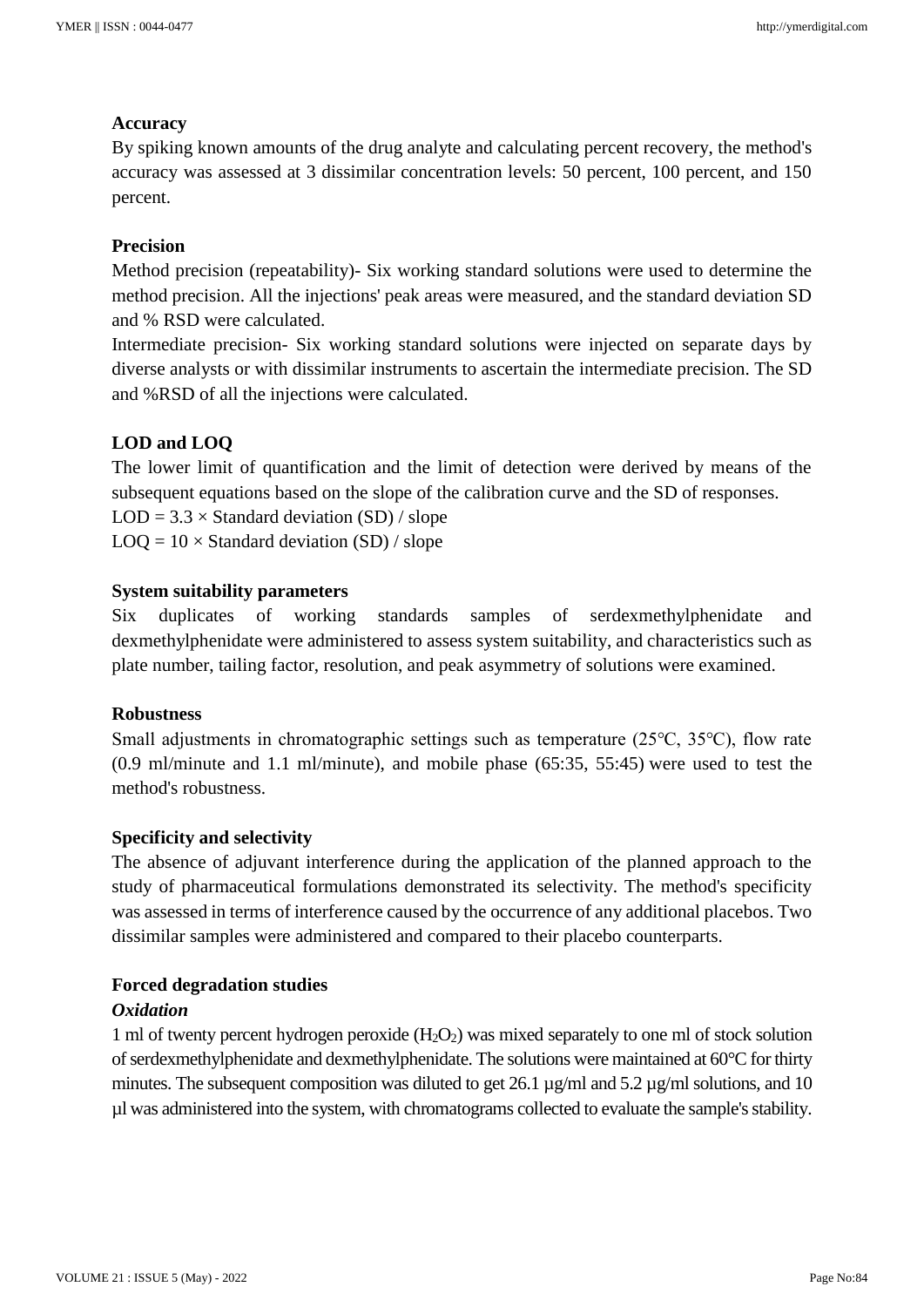#### *Acid degradation*

1ml of 2N HCl was mixed to one ml of stock solution serdexmethylphenidate and dexmethylphenidate, and the mixture was refluxed for thirty minutes at 60°C. The resulting composition was diluted to get 26.1 µg/ml and 5.2 µg/ml solutions, respectively, and 10 µl solutions were administered in the system, with chromatograms documented to evaluate sample stability.

#### *Base degradation*

1 ml of stock solution of serdexmethylphenidate and dexmethylphenidate was mixed to 1 ml of 2N NaOH and refluxed at 60 $^{\circ}$ C for 30 minutes. The resulting mixture was diluted to get 26.1 µg/ml and 5.2 µg/ml solutions, and 10 µl was administered into the system, with chromatograms recorded to determine sample stability.

#### *Thermal degradation*

To evaluate thermal degradation, the standard drug solution was heated in an oven at 105°C for 1 hour. The resulting solution was diluted to 26.1  $\mu$ g/ml and 5.2  $\mu$ g/ml solution for the UPLC analysis, and 10 µl was injected into the system, with the chromatograms verified to evaluate the sample's stability.

#### *Photo stability*

The drug's photo stability was examined by subjecting the 261 µg/ml and 52 µg/ml solutions to ultra violet luminescence for one day in a UV chamber or  $200-Wh/m^2$  in a photo stability chamber. The obtained mixture was diluted to get 26.1 µg/ml and 5.2  $\mu$ g/ml solutions for the UPLC investigation, and  $10\mu$ l were administered into the system and the chromatograms were documented to analyse the sample's stability.

#### *Hydrolytic degradation*

The medication was refluxed in water about for 1 hour at a temperature of 60°C for stress testing under neutral conditions. For the UPLC investigation, the resulting composition was diluted to 26.1  $\mu$ g/ml and 5.2  $\mu$ g/ml, and 10  $\mu$ l was administered into the system, with chromatograms recorded to determine the sample's stability.

## **3. Results and Discussion**

#### **Optimized process**

After a series of trials, the mobile phase of acetonitrile:  $0.01N$  Na<sub>2</sub>HPO<sub>4</sub> in the proportion of 60:40 had shown both peaks with good theoretical plate count, resolution, tailing factor. Hence this method was optimized and validated. The chief objective of the chromatographic technique was the separation and simultaneous assessment of serdexmethylphenidate and dexmethylphenidate in dosage form. Waters UPLC auto sampler enabled the separation, method development and validation of serdexmethylphenidate and dexmethylphenidate.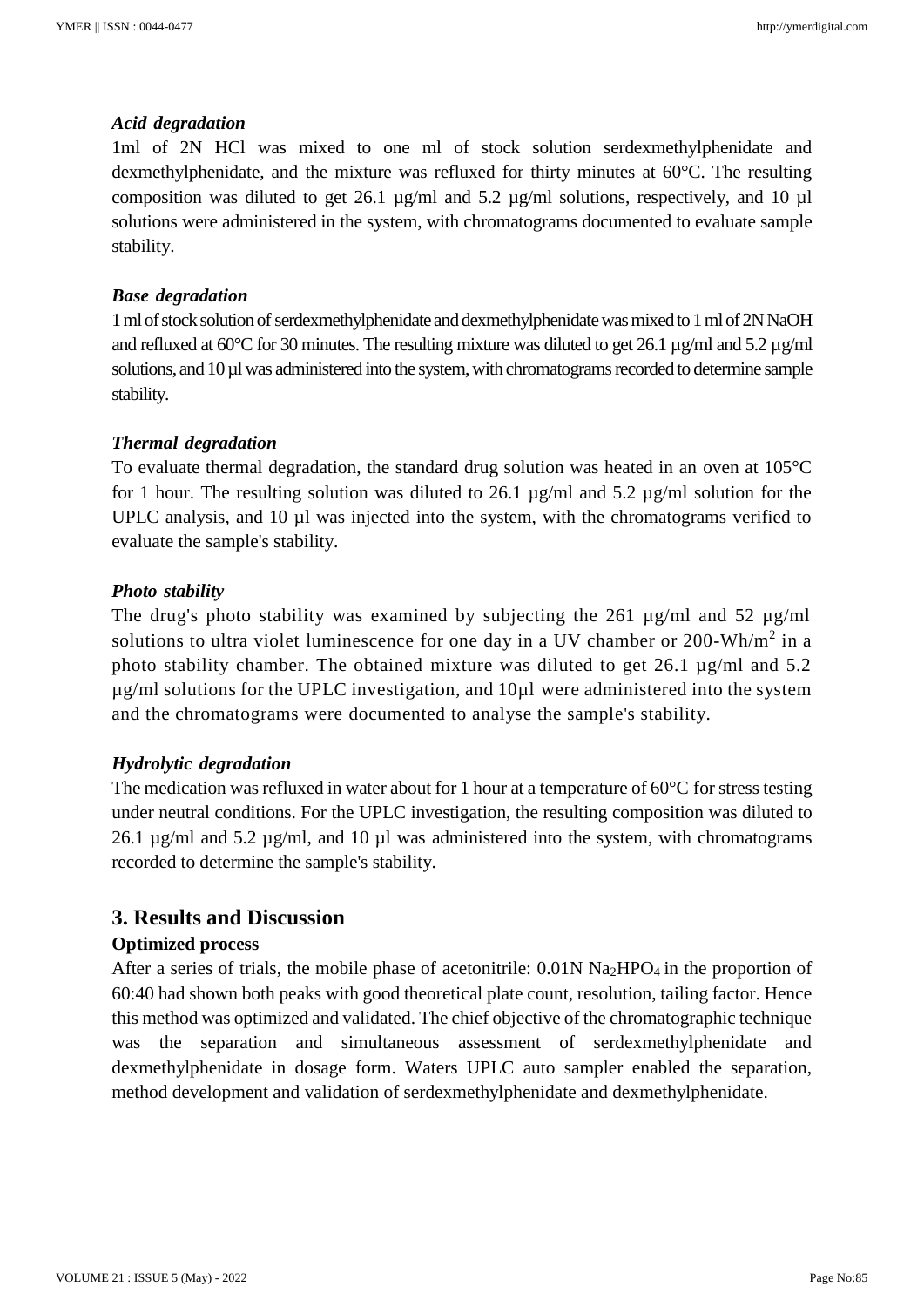## **Assay**

According to the label claim, the drug content obtained from the values of sample solutions was found to be in the permissible range of 90–110 percent. The study confirmed that the created UPLC method was accurate and easy enough to be used on a daily basis. The % content of the serdexmethylphenidate and dexmethylphenidate were found to be 99.87 and 99.87 respectively. The suggested assay method's high content results indicate that this technique can be engaged for quantitative regular quality control study of pharmaceutical dosage forms. The results were displayed in table 1.

| Compound name         | Brand name      | Label claim | % Content |
|-----------------------|-----------------|-------------|-----------|
| Serdexmethylphenidate | Azstarys        | 26.1        | 99.87     |
| Dexmethylphenidate    | <b>Azstarys</b> | 5.2         | 99.87     |

|  |  | Table 1. Results of marketed formulation analysis. |  |
|--|--|----------------------------------------------------|--|
|  |  |                                                    |  |

### **Linearity**

Six linear concentrations of serdexmethylphenidate (6.525-39.15  $\mu$ g/ml) and dexmethylphenidate (1.3-7.8 µg/ml) were administered in a twofold manner. The linearity equation for serdexmethylphenidate was  $y = 48688x + 6324$  and for dexmethylphenidate was  $y = 54735x + 2319$ , and the peak areas were previously indicated. For the two drugs, serdexmethylphenidate and dexmethylphenidate the correlation coefficients were 0.9998 and 0.9999, respectively. The correlation coefficient was more than 0.98, which was within the allowed ranges (NLT 0.99). As a result, the findings revealed that the peak area and analyte concentration showed a strong correlation. The  $R^2$  high value indicated good linearity. The results were shown in tables 2-4 and obtained graphs were shown in fig 3-4.

| S. No          | Concentration | Peak area |
|----------------|---------------|-----------|
|                | $(\mu g/ml)$  |           |
|                |               |           |
| $\overline{2}$ | 6.525         | 322318    |
| 3              | 13.05         | 647721    |
| $\overline{4}$ | 19.575        | 967752    |
| 5              | 26.1          | 1284728   |
| 6              | 32.625        | 1576736   |
| 7              | 39.15         | 1916482   |

**Table 2.** Linearity studies of serdexmethylphenidate

|  |  |  |  | Table 3. Linearity studies of dexmethylphenidate |
|--|--|--|--|--------------------------------------------------|
|--|--|--|--|--------------------------------------------------|

| S. No | Concentration   Peak area |        |
|-------|---------------------------|--------|
|       | $(\mu g/ml)$              |        |
|       |                           |        |
|       | 1.3                       | 73660  |
|       | 2.6                       | 146111 |
|       | 3.9                       | 217996 |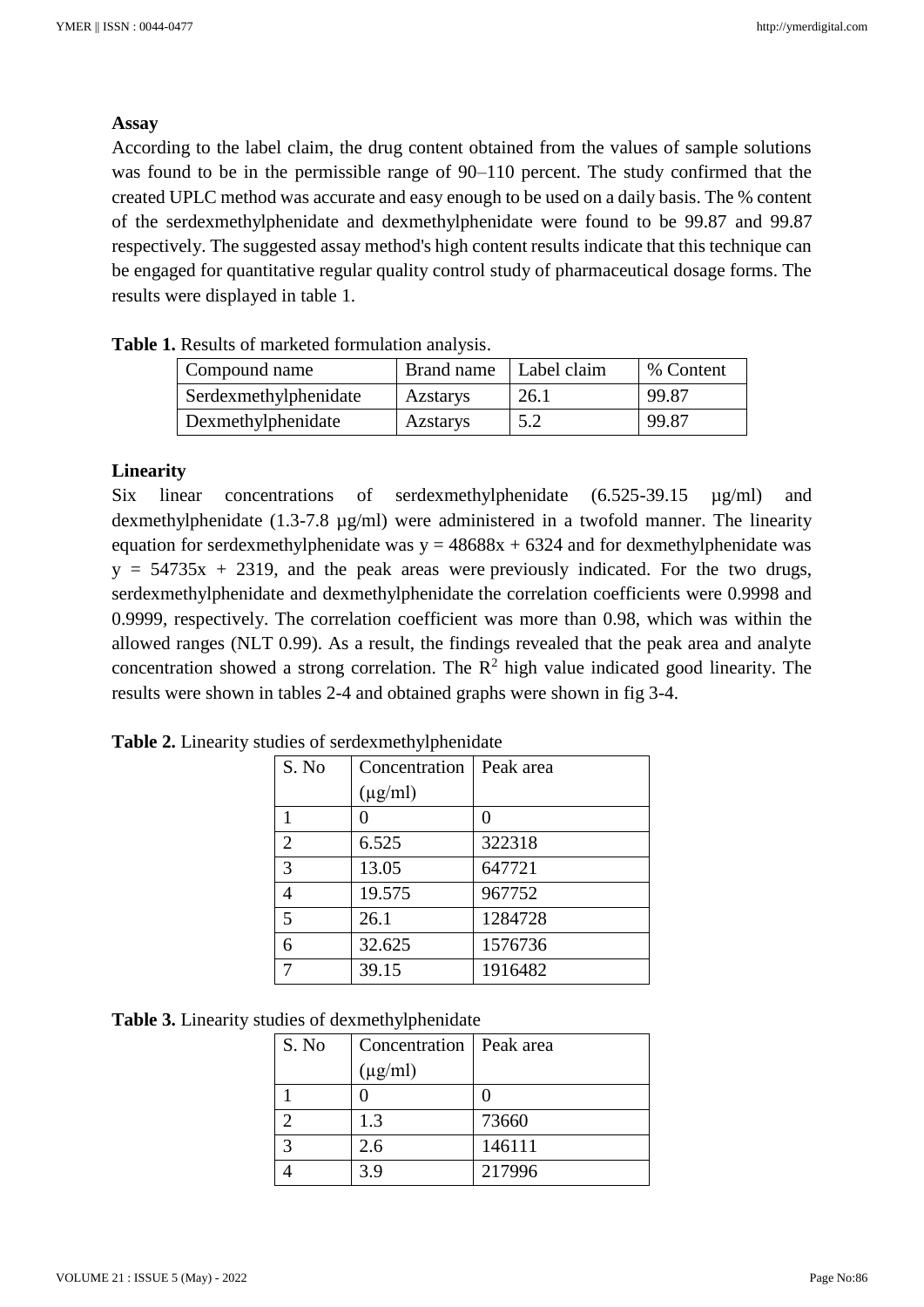| 5.2           | 288418 |
|---------------|--------|
| 6.5           | 355603 |
| $^{\circ}$ .8 | 428727 |

**Table 4.** Optical characteristics of serdexmethylphenidate and dexmethylphenidate

| Parameters   | serdexmethylphenidate      | dexmethylphenidate   |
|--------------|----------------------------|----------------------|
| Linearity    | $6.525 - 39.15 \,\mu g/ml$ | $1.3 - 7.8 \mu g/ml$ |
| $(\mu g/ml)$ |                            |                      |
| Regression   | $y = 48688x + 6324.3$      | $y = 54736x +$       |
| equation     |                            | 2319.2               |
| Slope        | 48688                      | 54736                |
| Intercept    | 6324.3                     | 2319.2               |
| Correlation  | 0.9998                     | 0.9999               |
| coefficient  |                            |                      |
| $(R^2)$      |                            |                      |



**Figure 3.** Linearity plot for serdexmethylphenidate

#### **Accuracy**

For each level of accuracy, three injections were given, and the mean percent recovery for serdexmethylphenidate and dexmethylphenidate was 99.68 percent and 99.91 percent, respectively. The method's accuracy was demonstrated using standard addition and recovery studies. The recovery was in the range of 98-102%. The results were shown in tables 5-6.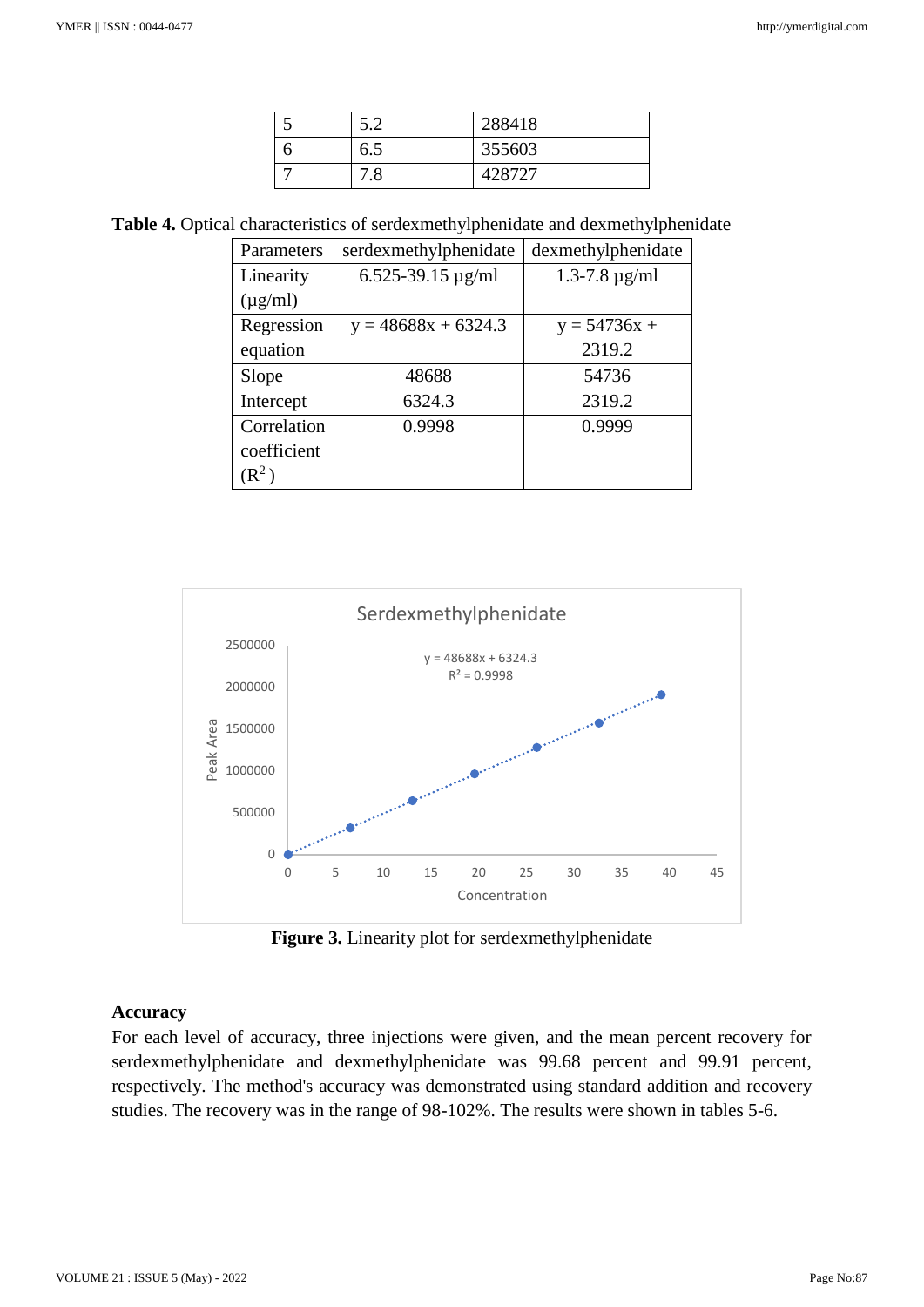

**Figure 4.** Linearity plot for dexmethylphenidate

| Recovery | Accuracy of serdexmethylphenidate |              |            | Mean % Recovery |
|----------|-----------------------------------|--------------|------------|-----------------|
| level    | Amount                            | Amount       | % Recovery |                 |
|          | Spiked                            | recovered    |            |                 |
|          | $(\mu g/mL)$                      | $(\mu g/mL)$ |            |                 |
| 50%      | 13.05                             | 12.9         | 99.0       |                 |
|          | 13.05                             | 13.1         | 100.3      |                 |
|          | 13.05                             | 13.1         | 100.3      |                 |
| 100%     | 26.1                              | 26.0         | 99.6       |                 |
|          |                                   |              |            |                 |
|          | 26.1                              | 26.0         | 99.5       | 99.68%          |
|          | 26.1                              | 26.0         | 99.8       |                 |
| 150%     | 39.15                             | 38.8         | 99.0       |                 |
|          | 39.15                             | 39.2         | 100.1      |                 |
|          | 39.15                             | 39.0         | 99.6       |                 |

| Table 5. Recovery studies of serdexmethylphenidate |
|----------------------------------------------------|
|----------------------------------------------------|

**Table 6.** Recovery studies of dexmethylphenidate.

| Recovery | Accuracy of dexmethylphenidate |              |            | Mean % Recovery |
|----------|--------------------------------|--------------|------------|-----------------|
| level    | Amount                         | Amount       | % Recovery |                 |
|          | Spiked                         | recovered    |            |                 |
|          | $(\mu g/mL)$                   | $(\mu g/mL)$ |            |                 |
| 50%      | 2.6                            | 2.62         | 100.59     |                 |
|          | 2.6                            | 2.61         | 100.26     |                 |
|          | 2.6                            | 2.58         | 99.27      |                 |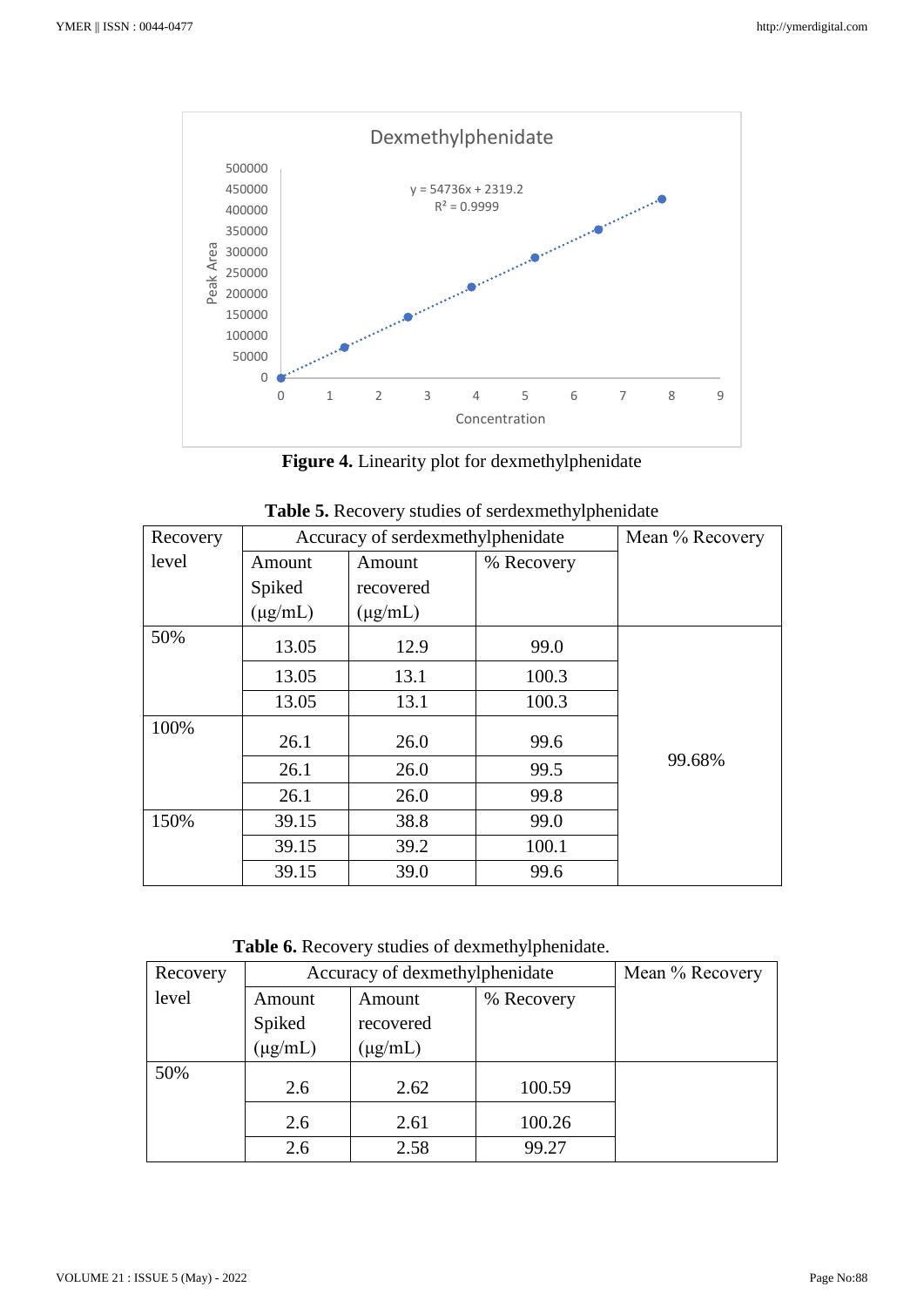| 100% |     |      |        | 99.91% |
|------|-----|------|--------|--------|
|      | 5.2 | 5.12 | 98.38  |        |
|      | 5.2 | 5.18 | 99.68  |        |
|      | 5.2 | 5.21 | 100.14 |        |
| 150% | 7.8 | 7.78 | 99.69  |        |
|      | 7.8 | 7.86 | 100.72 |        |
|      | 7.8 | 7.84 | 100.47 |        |

## **Precision**

#### *Method precision*

Six working sample solutions of similar concentrations from a sample stock solution were created using multiple sampling. Each injection was injected from each working sample solution, and the areas acquired were listed in the table below. For two drugs, the average area, SD, and percent RSD were calculated. % RSD yielded 0.7 percent and 0.4 percent for serdexmethylphenidate and dexmethylphenidate, respectively. The closeness of agreement amid a sequence of measurements of the same sample is determined by the precision of a method. The results were well within the usually accepted 2-percentage-point range. As a result, the test method's precision was confirmed. The results were shown in table 7.

#### *Intermediate precision*

Six working sample solutions of similar concentrations from a sample stock solution were created using multiple sampling. The areas acquired were listed in the table below of each administration from each working sample solution which were given on the next day of the sample preparation. The average area, SD, and percent RSD for two medications were calculated. % RSD were 0.9 percent and 0.5 percent for serdexmethylphenidate and dexmethylphenidate, respectively. The results were well within the usually accepted 2 percentage-point range. As a result, the test method's precision was confirmed. The results were shown in table 8.

| S. No   | Area of               | Area of            |
|---------|-----------------------|--------------------|
|         | serdexmethylphenidate | dexmethylphenidate |
| 1.      | 1266665               | 286173             |
| 2.      | 1258826               | 285203             |
| 3.      | 1274906               | 285064             |
| 4.      | 1269137               | 285212             |
| 5.      | 1255932               | 288016             |
| 6.      | 1276569               | 286003             |
| Mean    | 1267006               | 285945             |
| S.D     | 8343.4                | 1114.3             |
| $%$ RSD | 0.7                   | 0.4                |

| Table 7. Method precision studies of serdexmethylphenidate and dexmethylphenidate |  |
|-----------------------------------------------------------------------------------|--|
|-----------------------------------------------------------------------------------|--|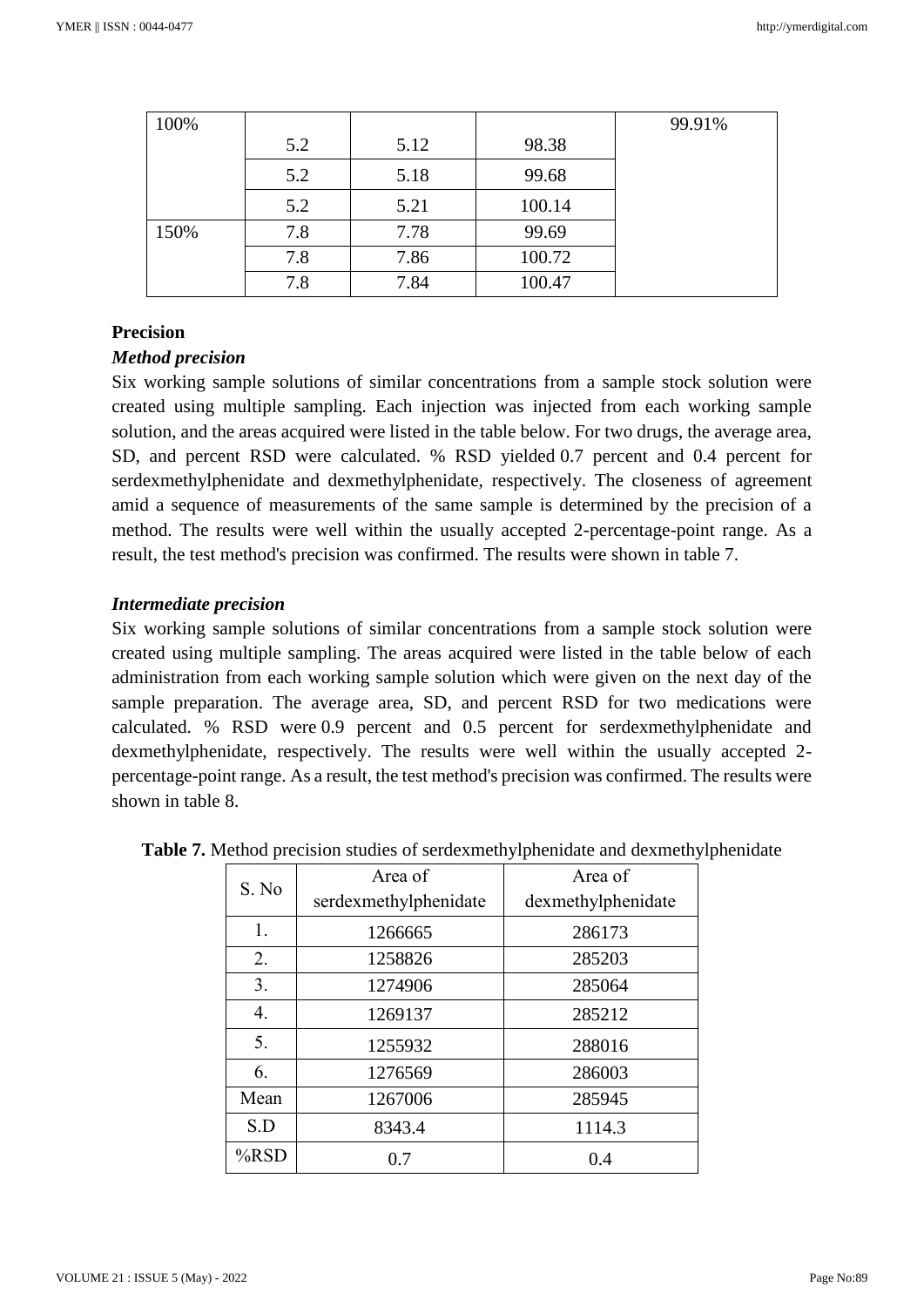| S. No            | Area of               | Area of            |  |
|------------------|-----------------------|--------------------|--|
|                  | serdexmethylphenidate | dexmethylphenidate |  |
| 1.               | 1277041               | 283416             |  |
| 2.               | 1246671               | 282921             |  |
| 3.               | 1272039               | 281591             |  |
| $\overline{4}$ . | 1261220               | 284781             |  |
| 5.               | 1252879               | 283014             |  |
| 6.               | 1262029               | 285608             |  |
| Mean             | 1261980               | 283555             |  |
| S. D             | 11364.8               | 1434.5             |  |
| %RSD             | 0.9                   | 0.5                |  |

**Table 8.** Intermediate precision studies of serdexmethylphenidate and dexmethylphenidate

## **LOD and LOQ**

A compound's limit of detection is the lowermost concentration at which it can be detected. The lowermost concentration of a substance that can be measured is known as the limit of quantification. The method's sensitivity was determined by calculating the detection and quantification limits. The residual standard deviation and slope average of the calibration curve were used to compute the LOD and LOQ of serdexmethylphenidate and dexmethylphenidate, which ranged from 6.525 to 39.15  $\mu$ g/ml and 1.3-7.8  $\mu$ g/ml. The results were tabulated in table 9.

 **Table 9.** LOD and LOQ of serdexmethylphenidate and dexmethylphenidate

| Drug                  | LOD (µg/ml) | LOQ $(\mu g/ml)$ |
|-----------------------|-------------|------------------|
| Serdexmethylphenidate | 0.17        | 0.53             |
| Dexmethylphenidate    | 0.03        | 0.O9             |

## **System suitability parameters**

System suitability parameters were tested by injecting multiple sampling of same concentrations of serdexmethylphenidate and dexmethylphenidate. Plate count should be greater than two thousand, tailing factor should be  $\leq 2$ , and resolution should be  $\geq 2$ . All of the system's appropriate parameters were accepted, and they were all within acceptable bounds. The results were tabulated in table 10.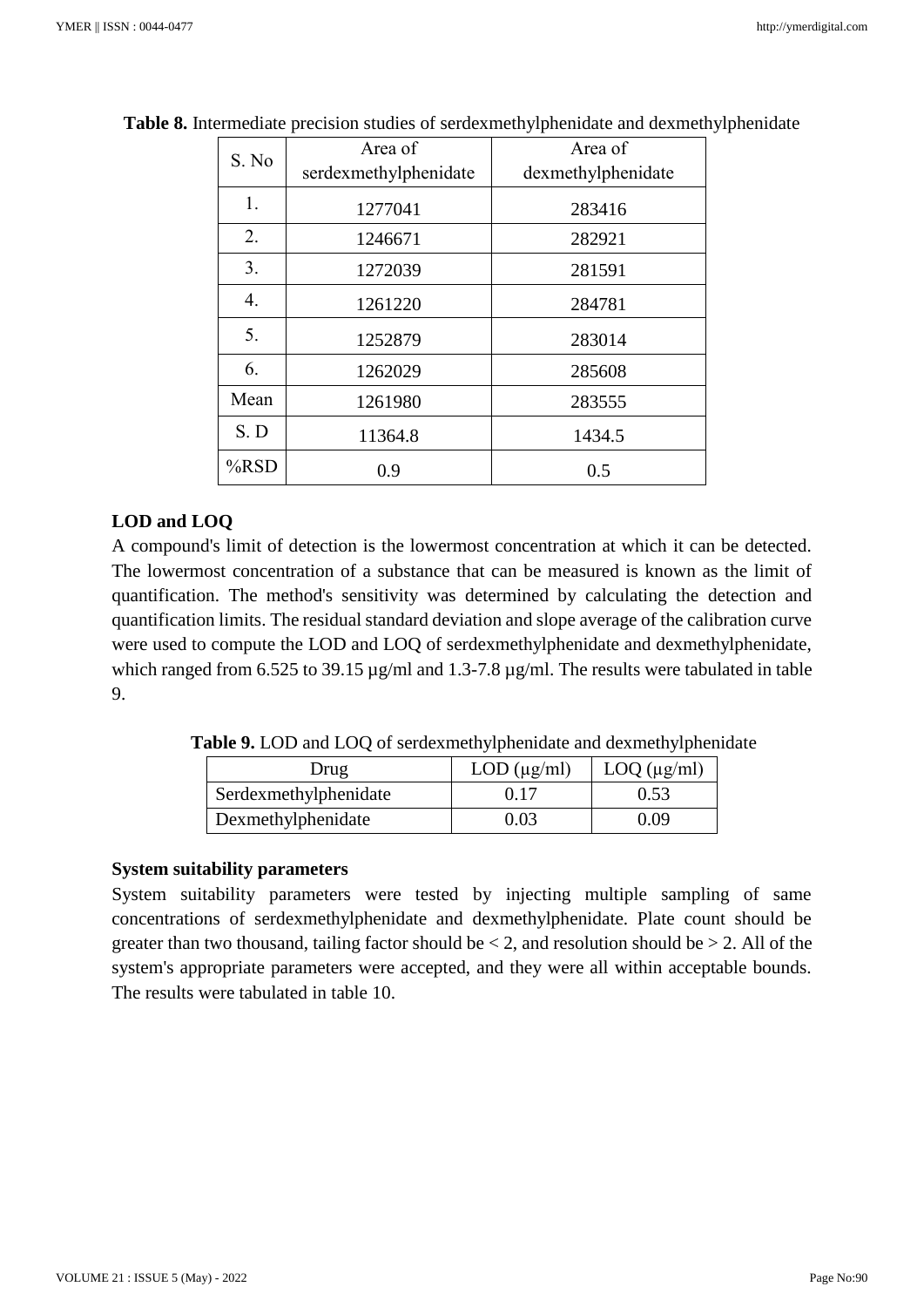| S. No          | Serdexmethylphenidate |                              | Dexmethylphenidate |                    |                              |         |
|----------------|-----------------------|------------------------------|--------------------|--------------------|------------------------------|---------|
| Inj            | <b>RT</b><br>(min)    | <b>USP</b><br>Plate<br>Count | Tailing            | <b>RT</b><br>(min) | <b>USP</b><br>Plate<br>Count | Tailing |
| 1              | 1.479                 | 2855                         | 1.34               | 1.803              | 8756                         | 1.46    |
| $\overline{2}$ | 1.483                 | 2912                         | 1.35               | 1.805              | 8729                         | 1.47    |
| 3              | 1.483                 | 3029                         | 1.35               | 1.807              | 8668                         | 1.43    |
| 4              | 1.484                 | 3073                         | 1.34               | 1.807              | 8666                         | 1.43    |
| 5              | 1.485                 | 3060                         | 1.33               | 1.808              | 8769                         | 1.47    |
| 6              | 1.487                 | 3195                         | 1.33               | 1.811              | 8868                         | 1.46    |

**Table 10.** System suitability parameters for serdexmethylphenidate and dexmethylphenidate

#### **Robustness**

Samples were injected under conditions of flow (-) (0.9ml/min), flow (+) (1.1ml/min), mobile phase (-) (65B:35A), mobile phase (+) (75B:25A), temperature (-) (25 $^{\circ}$ C), and temperature (+) (35°C). The robustness of an analytical process is a measure of its capacity to persist uninfluenced by modest but purposeful changes in method parameters, and it serves as a marker of its dependability in routine use. The tailing factor of serdexmethylphenidate and dexmethylphenidate was less than 2.0 in all of the deliberately changed chromatographic settings. In all of the robustness scenarios, there was a very minimal variance in the resolution and tailing factor values, demonstrating the method's robustness. The results were tabulated in table 11.

#### **Specificity and selectivity**

In the retention time ranges, the UPLC chromatograms for the drug matrix (combination of the medicine and placebos) revealed nearly no interference peaks. As a result, the proposed UPLC approach in this study was selective. The method's specificity and selectivity were tested by looking for interference peaks in the chromatograms of blank and placebo samples. Because of the excipients, there were no interfering peaks. As a result, the procedure was specific and selective. Fig. 5 and 6 show the chromatograms of blank and working placebo solution respectively.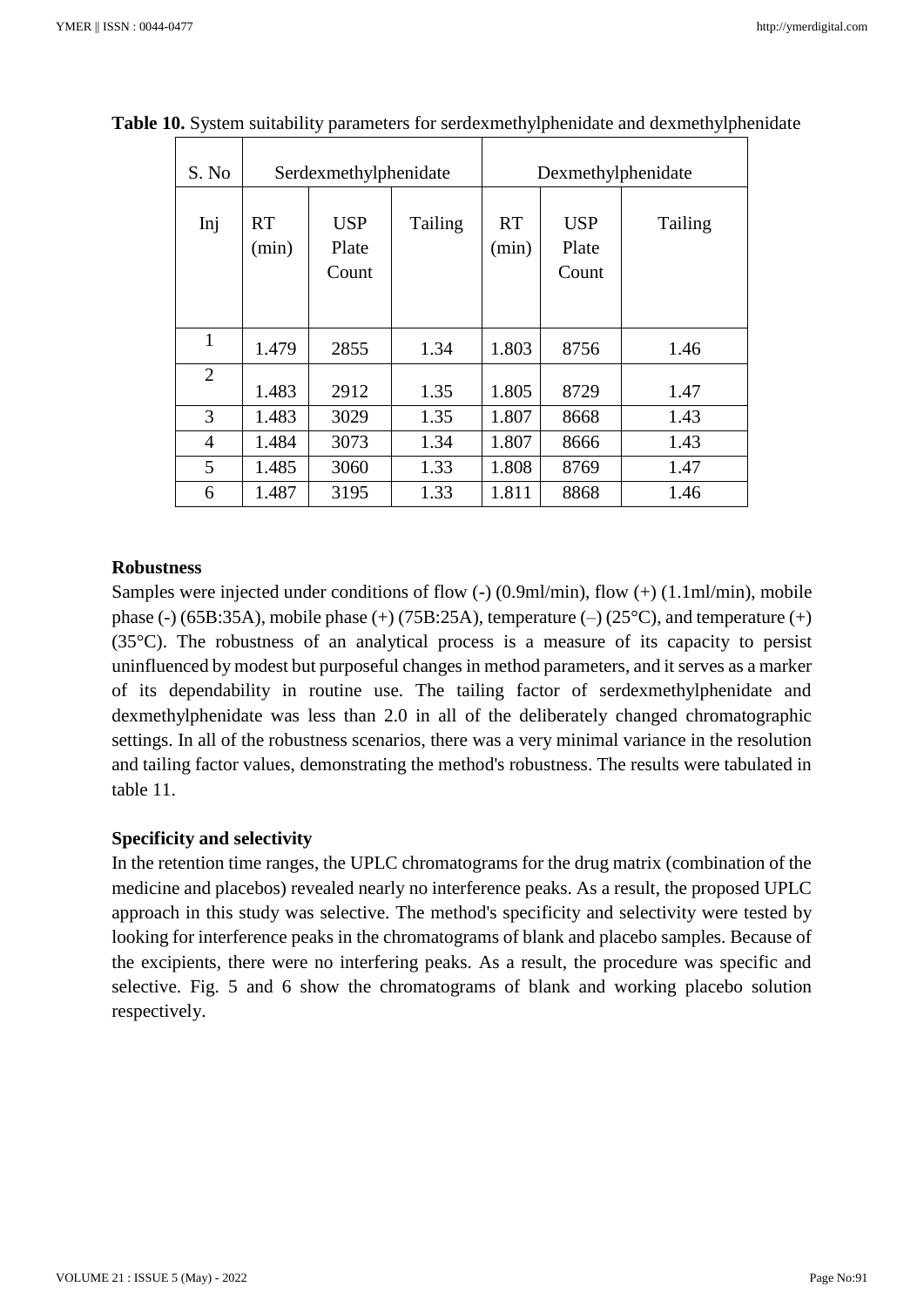| Condition                      | %RSD of               | %RSD of            |
|--------------------------------|-----------------------|--------------------|
|                                | Serdexmethylphenidate | Dexmethylphenidate |
|                                |                       |                    |
|                                |                       |                    |
| Flow rate $(-)$ 0.9ml/min      |                       |                    |
|                                | 0.4                   | 0.6                |
| Flow rate $(+)$ 1.1ml/min      |                       |                    |
|                                | 0.2                   | 0.9                |
| Mobile phase (-) 65B:35A       |                       |                    |
|                                | 0.7                   | 1.1                |
| Mobile phase $(+)$ 55B:45A     |                       |                    |
|                                | 0.4                   | 0.8                |
| Temperature (-) $25^{\circ}$ C |                       |                    |
|                                | 0.9                   | 0.4                |
| Temperature $(+) 35$ °C        |                       |                    |
|                                | 0.8                   | 0.9                |

**Table 11.** Robustness studies of serdexmethylphenidate and dexmethylphenidate



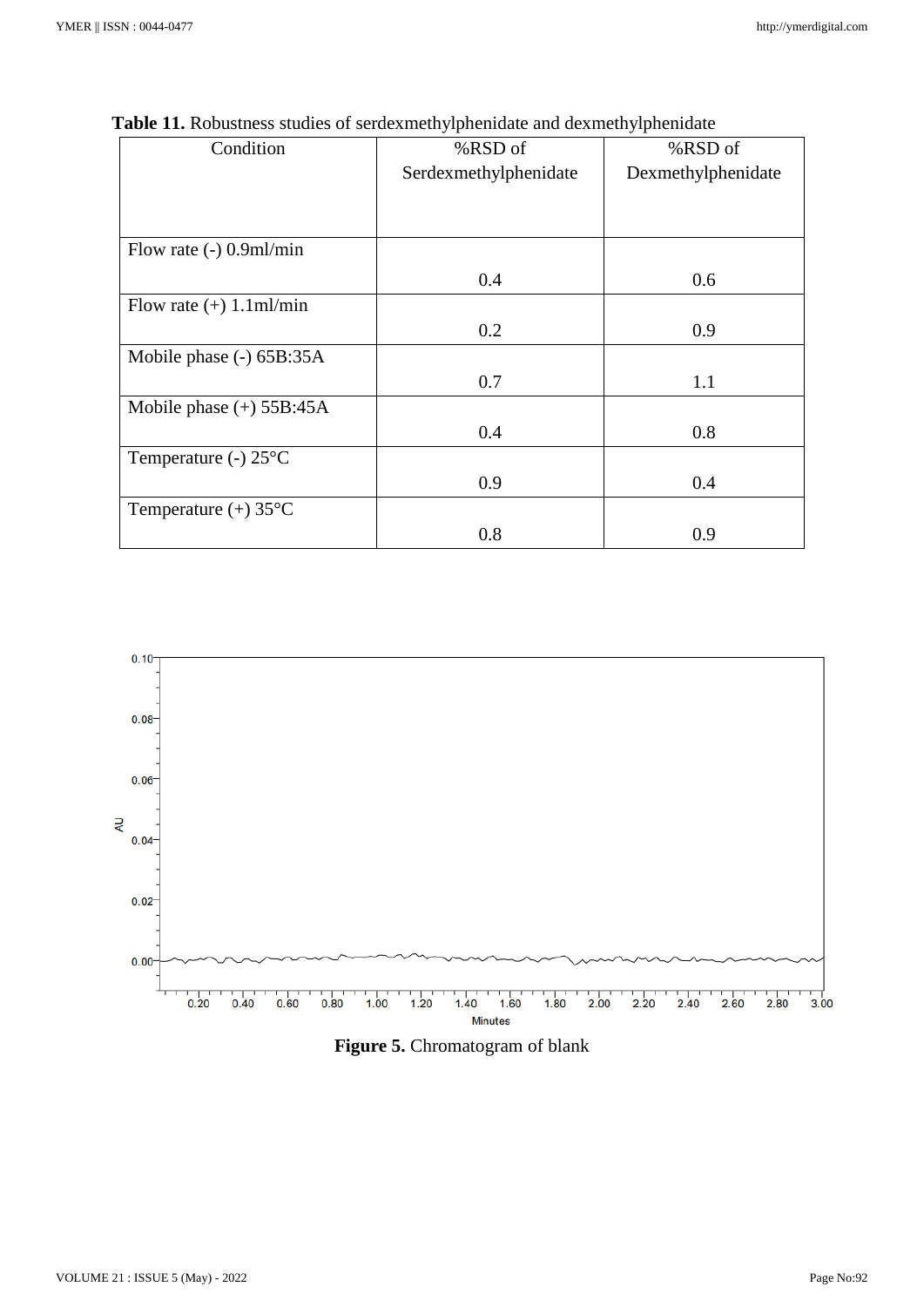

**Figure 6.** Chromatogram of placebo

## **Forced degradation studies**

Serdexmethylphenidate and dexmethylphenidate were subjected to a variety of stress conditions, which include hydrolysis, base, oxidative, acid, photo stability, and thermal degradation, as per ICH guidelines. The proposed UPLC approach was used to monitor degradation behaviour on a regular basis. The TUV detector results from the forced deterioration results revealed that the serdexmethylphenidate and dexmethylphenidate peaks were pure and homogenous in all of the stressful conditions studied. This demonstrates that the approach is both particular and stable. All the results of stability studies were displayed in table 12.

| Type of     | Serdexmethylphenidate |          | Dexmethylphenidate |            |
|-------------|-----------------------|----------|--------------------|------------|
| degradation | %Recove               | $\%$     | %Recovered         | % Degraded |
|             | red                   | Degraded |                    |            |
| Acid        | 95.55                 | 4.45     | 95.68              | 4.32       |
| Base        | 96.23                 | 3.77     | 96.93              | 3.07       |
| Peroxide    | 96.20                 | 3.80     | 96.66              | 3.34       |
| Thermal     | 97.19                 | 2.81     | 98.17              | 1.83       |
| Uv          | 98.45                 | 1.55     | 99.02              | 0.98       |
| Water       | 99.13                 | 0.87     | 99.40              | 0.60       |

|  | Table 12. Stability studies of serdexmethylphenidate and dexmethylphenidate |  |
|--|-----------------------------------------------------------------------------|--|
|  |                                                                             |  |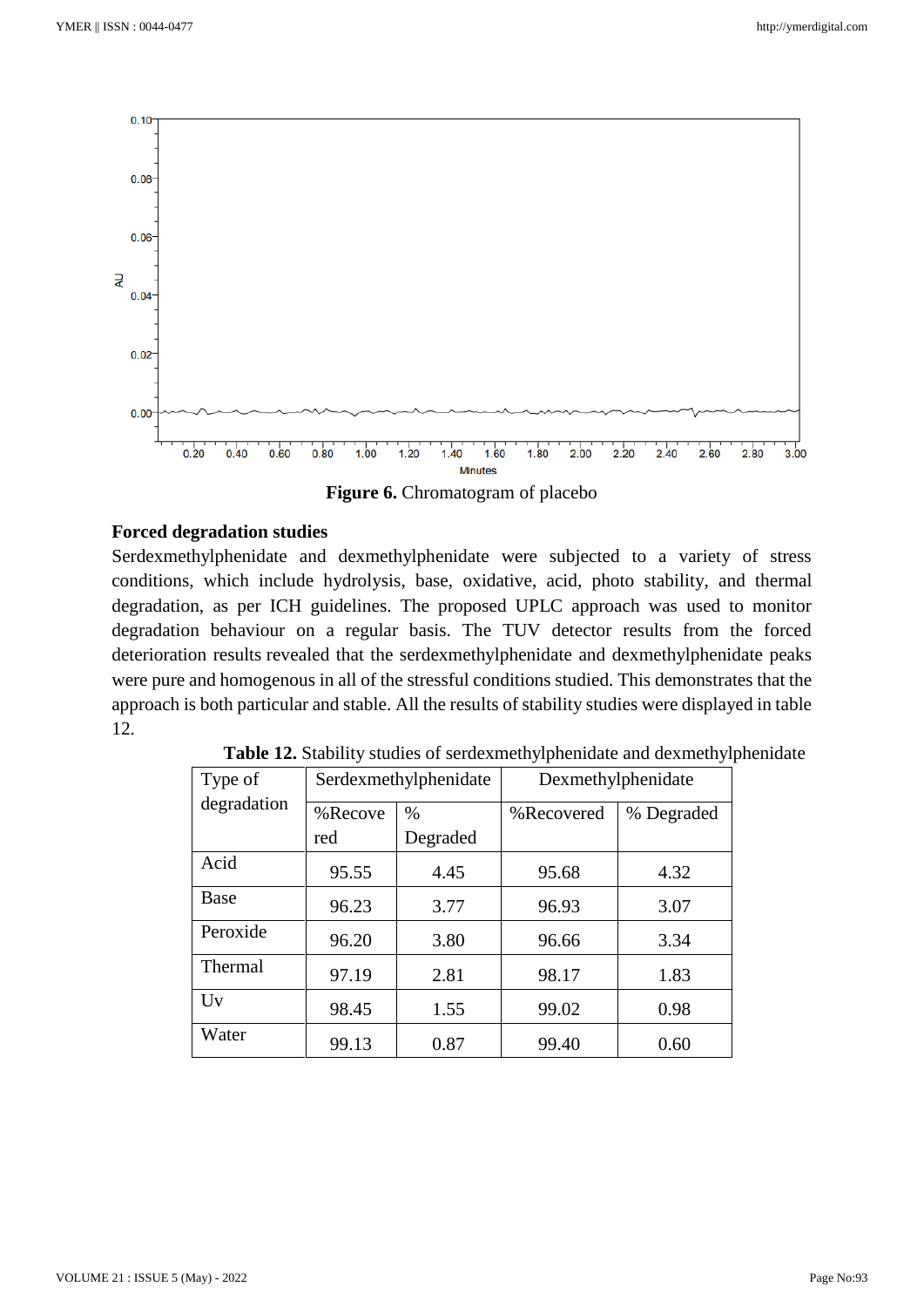

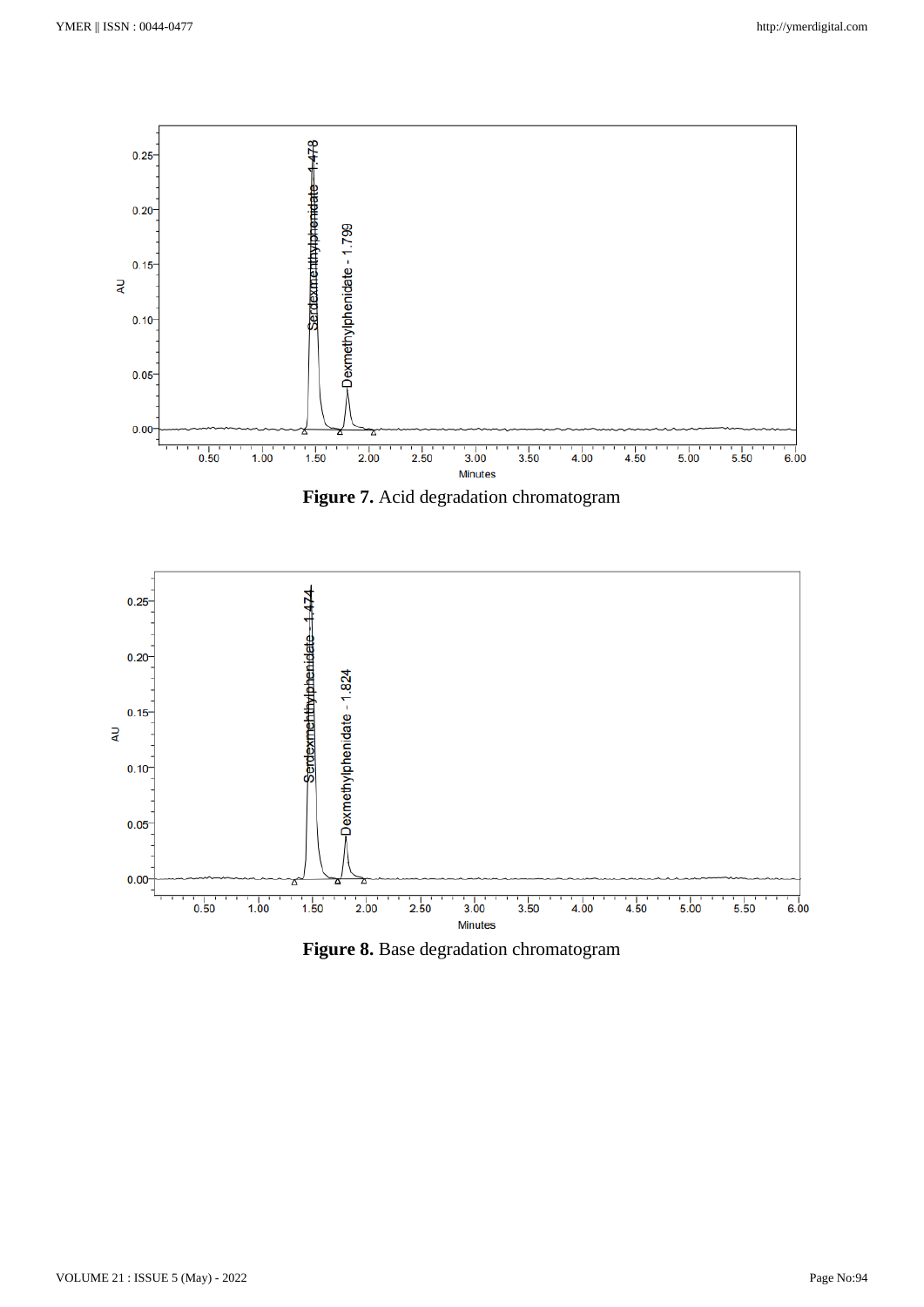



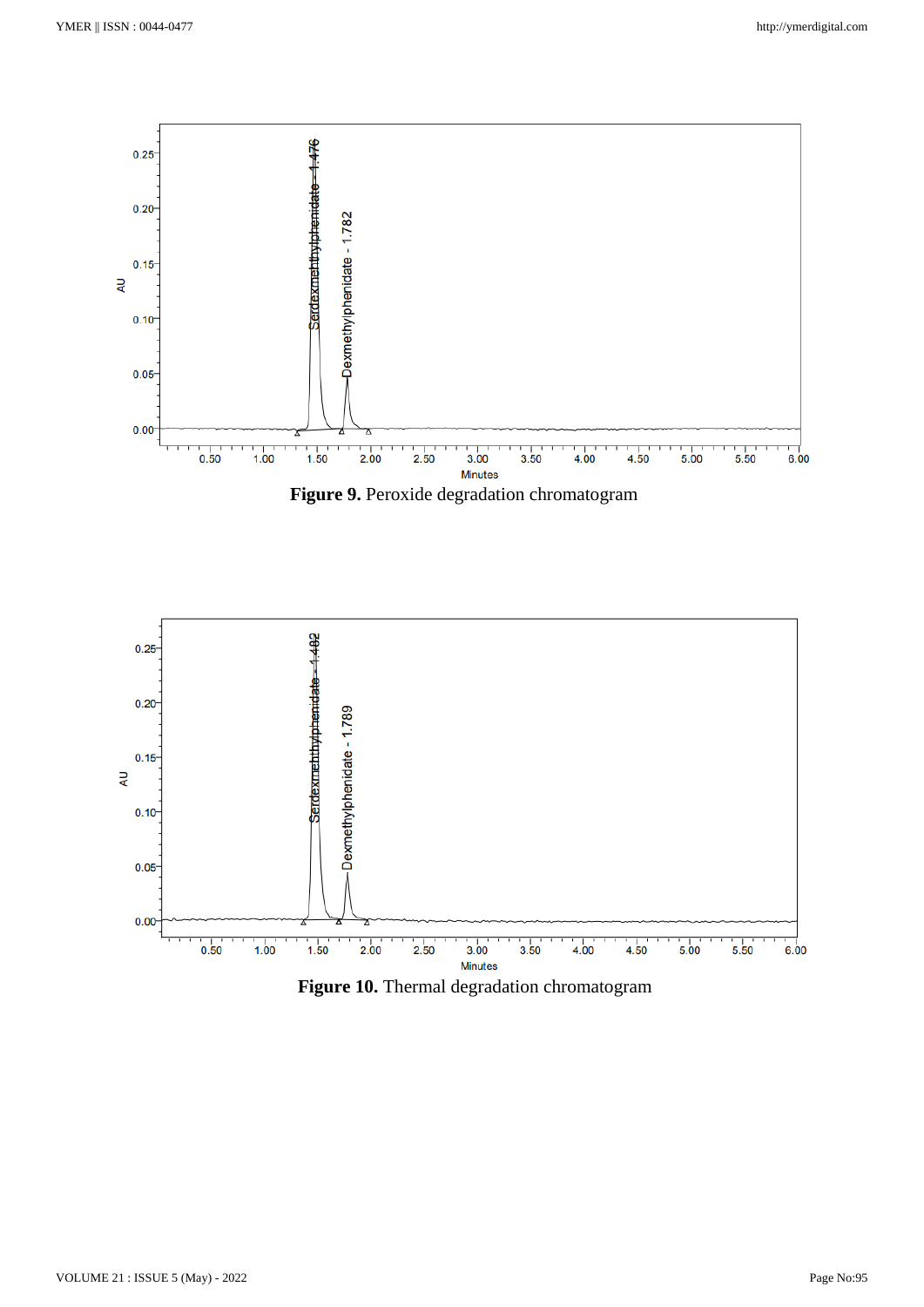



 **Figure 12.** Hydrolytic degradation chromatogram

## **4. Conclusion**

For the simultaneous estimate of serdexmethylphenidate and dexmethylphenidate in tablet dose form, a simple, accurate, and specific approach was established. Serdexmethylphenidate and dexmethylphenidate had retention times of 1.476 and 1.806 minutes, respectively. The percent RSD of serdexmethylphenidate and dexmethylphenidate, respectively, was found to be 0.6 and 0.7. a percentage. For serdexmethylphenidate and dexmethylphenidate, percent recoveries were 99.68 percent and 99.91 percent, respectively. The LOD and LOQ values for